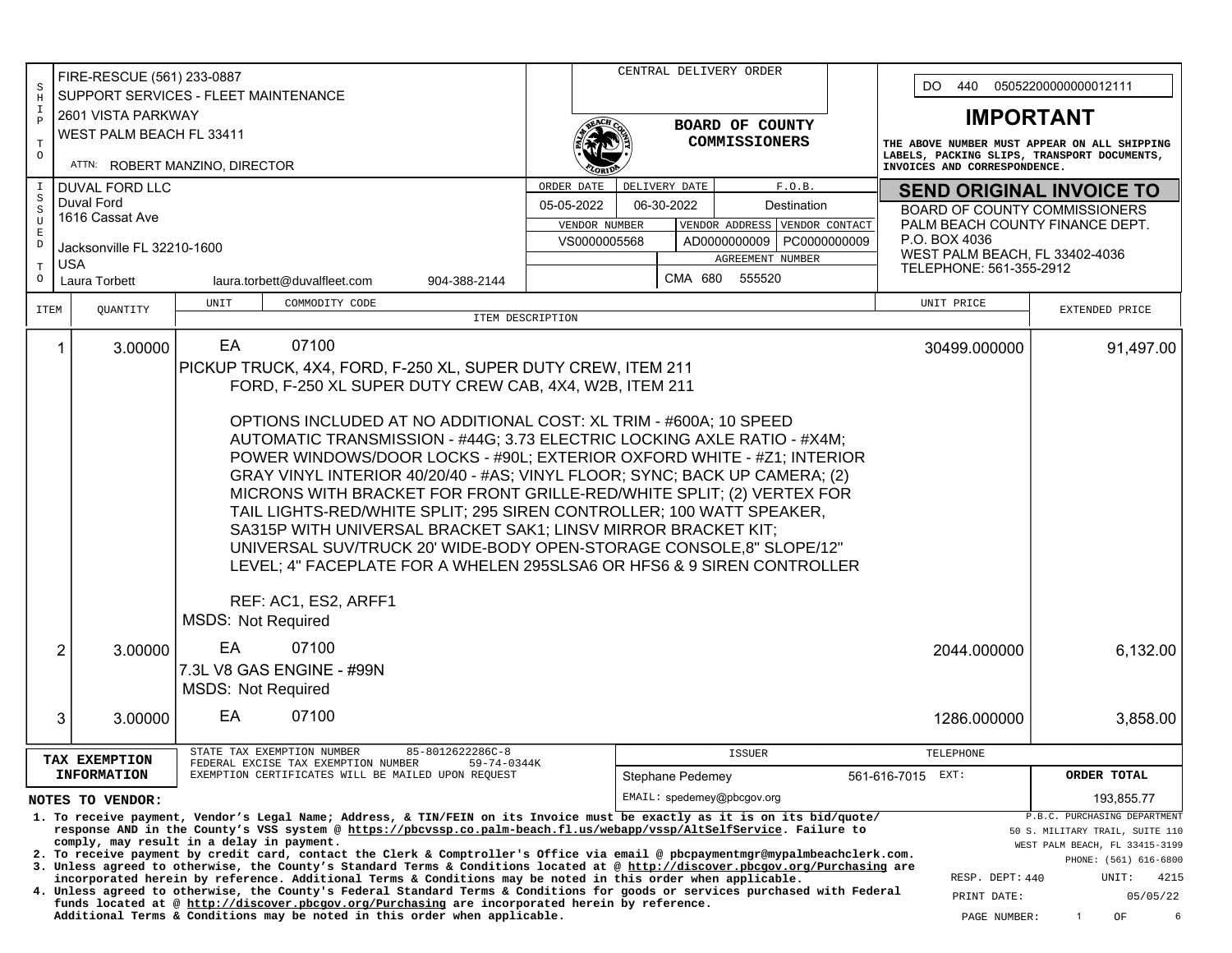| FIRE-RESCUE (561) 233-0887                                                                                                                                                                                                                  |                                                                                                                                                                                                                                                                                                                      |                            |                                                           |                                                                                                                                                                                                                                                                  |                                         |                                                | CENTRAL DELIVERY ORDER |                                                                        |         |               |  |                                                                             |                                              | DO.<br>440<br>05052200000000012111                                                                                          |                                |  |  |
|---------------------------------------------------------------------------------------------------------------------------------------------------------------------------------------------------------------------------------------------|----------------------------------------------------------------------------------------------------------------------------------------------------------------------------------------------------------------------------------------------------------------------------------------------------------------------|----------------------------|-----------------------------------------------------------|------------------------------------------------------------------------------------------------------------------------------------------------------------------------------------------------------------------------------------------------------------------|-----------------------------------------|------------------------------------------------|------------------------|------------------------------------------------------------------------|---------|---------------|--|-----------------------------------------------------------------------------|----------------------------------------------|-----------------------------------------------------------------------------------------------------------------------------|--------------------------------|--|--|
| S<br>$\, {\rm H}$                                                                                                                                                                                                                           |                                                                                                                                                                                                                                                                                                                      |                            | SUPPORT SERVICES - FLEET MAINTENANCE                      |                                                                                                                                                                                                                                                                  |                                         |                                                |                        |                                                                        |         |               |  |                                                                             |                                              |                                                                                                                             |                                |  |  |
| I<br>$\, {\bf P}$                                                                                                                                                                                                                           |                                                                                                                                                                                                                                                                                                                      | 2601 VISTA PARKWAY         | BOARD OF COUNTY                                           |                                                                                                                                                                                                                                                                  |                                         |                                                |                        |                                                                        |         |               |  | <b>IMPORTANT</b>                                                            |                                              |                                                                                                                             |                                |  |  |
| $\mathbf T$                                                                                                                                                                                                                                 |                                                                                                                                                                                                                                                                                                                      | WEST PALM BEACH FL 33411   |                                                           |                                                                                                                                                                                                                                                                  |                                         |                                                |                        |                                                                        |         | COMMISSIONERS |  |                                                                             | THE ABOVE NUMBER MUST APPEAR ON ALL SHIPPING |                                                                                                                             |                                |  |  |
| $\circ$                                                                                                                                                                                                                                     |                                                                                                                                                                                                                                                                                                                      |                            | ATTN: ROBERT MANZINO, DIRECTOR                            |                                                                                                                                                                                                                                                                  |                                         |                                                |                        |                                                                        |         |               |  | LABELS, PACKING SLIPS, TRANSPORT DOCUMENTS,<br>INVOICES AND CORRESPONDENCE. |                                              |                                                                                                                             |                                |  |  |
| $\mathbbm{I}$                                                                                                                                                                                                                               |                                                                                                                                                                                                                                                                                                                      | <b>DUVAL FORD LLC</b>      |                                                           |                                                                                                                                                                                                                                                                  |                                         | DELIVERY DATE<br>F.O.B.<br>ORDER DATE          |                        |                                                                        |         |               |  |                                                                             |                                              | <b>SEND ORIGINAL INVOICE TO</b><br><b>BOARD OF COUNTY COMMISSIONERS</b><br>PALM BEACH COUNTY FINANCE DEPT.<br>P.O. BOX 4036 |                                |  |  |
| $\, \mathbb{S}$<br>$\,$ S                                                                                                                                                                                                                   | Duval Ford                                                                                                                                                                                                                                                                                                           | 1616 Cassat Ave            |                                                           |                                                                                                                                                                                                                                                                  | 06-30-2022<br>05-05-2022<br>Destination |                                                |                        |                                                                        |         |               |  |                                                                             |                                              |                                                                                                                             |                                |  |  |
| U<br>$\mathbf E$                                                                                                                                                                                                                            |                                                                                                                                                                                                                                                                                                                      |                            |                                                           |                                                                                                                                                                                                                                                                  |                                         | VENDOR ADDRESS VENDOR CONTACT<br>VENDOR NUMBER |                        |                                                                        |         |               |  |                                                                             |                                              |                                                                                                                             |                                |  |  |
| $\mathbb D$                                                                                                                                                                                                                                 |                                                                                                                                                                                                                                                                                                                      | Jacksonville FL 32210-1600 |                                                           |                                                                                                                                                                                                                                                                  |                                         |                                                |                        | VS0000005568<br>AD0000000009   PC0000000009<br><b>AGREEMENT NUMBER</b> |         |               |  |                                                                             |                                              | WEST PALM BEACH, FL 33402-4036                                                                                              |                                |  |  |
| $\mathbf T$<br>$\circ$                                                                                                                                                                                                                      | <b>USA</b>                                                                                                                                                                                                                                                                                                           | Laura Torbett              |                                                           | laura.torbett@duvalfleet.com                                                                                                                                                                                                                                     | 904-388-2144                            |                                                |                        |                                                                        | CMA 680 | 555520        |  |                                                                             | TELEPHONE: 561-355-2912                      |                                                                                                                             |                                |  |  |
| <b>ITEM</b>                                                                                                                                                                                                                                 |                                                                                                                                                                                                                                                                                                                      |                            | UNIT                                                      | COMMODITY CODE                                                                                                                                                                                                                                                   |                                         |                                                |                        |                                                                        |         |               |  |                                                                             |                                              | UNIT PRICE<br>EXTENDED PRICE                                                                                                |                                |  |  |
|                                                                                                                                                                                                                                             |                                                                                                                                                                                                                                                                                                                      | QUANTITY                   |                                                           |                                                                                                                                                                                                                                                                  | ITEM DESCRIPTION                        |                                                |                        |                                                                        |         |               |  |                                                                             |                                              |                                                                                                                             |                                |  |  |
| 176" WHEEL BASE - #LWB<br><b>MSDS: Not Required</b>                                                                                                                                                                                         |                                                                                                                                                                                                                                                                                                                      |                            |                                                           |                                                                                                                                                                                                                                                                  |                                         |                                                |                        |                                                                        |         |               |  |                                                                             |                                              |                                                                                                                             |                                |  |  |
|                                                                                                                                                                                                                                             |                                                                                                                                                                                                                                                                                                                      |                            |                                                           |                                                                                                                                                                                                                                                                  |                                         |                                                |                        |                                                                        |         |               |  |                                                                             |                                              |                                                                                                                             |                                |  |  |
|                                                                                                                                                                                                                                             | 4                                                                                                                                                                                                                                                                                                                    | 3.00000                    | EA                                                        | 07100                                                                                                                                                                                                                                                            |                                         |                                                |                        |                                                                        |         |               |  |                                                                             |                                              | 1445.000000                                                                                                                 | 4,335.00                       |  |  |
|                                                                                                                                                                                                                                             |                                                                                                                                                                                                                                                                                                                      |                            | TRAILER TOWING PACKAGE W/ 7 WAY WIRING AND 2" BALL - #534 |                                                                                                                                                                                                                                                                  |                                         |                                                |                        |                                                                        |         |               |  |                                                                             |                                              |                                                                                                                             |                                |  |  |
|                                                                                                                                                                                                                                             | <b>MSDS: Not Required</b>                                                                                                                                                                                                                                                                                            |                            |                                                           |                                                                                                                                                                                                                                                                  |                                         |                                                |                        |                                                                        |         |               |  |                                                                             |                                              |                                                                                                                             |                                |  |  |
|                                                                                                                                                                                                                                             | EA<br>07100<br>5<br>3.00000<br>269.000000                                                                                                                                                                                                                                                                            |                            |                                                           |                                                                                                                                                                                                                                                                  |                                         |                                                |                        |                                                                        |         |               |  | 807.00                                                                      |                                              |                                                                                                                             |                                |  |  |
|                                                                                                                                                                                                                                             |                                                                                                                                                                                                                                                                                                                      |                            |                                                           | ELECTRIC BRAKE CONTROLLER - #52B                                                                                                                                                                                                                                 |                                         |                                                |                        |                                                                        |         |               |  |                                                                             |                                              |                                                                                                                             |                                |  |  |
|                                                                                                                                                                                                                                             |                                                                                                                                                                                                                                                                                                                      |                            | <b>MSDS: Not Required</b>                                 |                                                                                                                                                                                                                                                                  |                                         |                                                |                        |                                                                        |         |               |  |                                                                             |                                              |                                                                                                                             |                                |  |  |
|                                                                                                                                                                                                                                             | 6                                                                                                                                                                                                                                                                                                                    | 3.00000                    | EA                                                        | 07100                                                                                                                                                                                                                                                            |                                         |                                                |                        |                                                                        |         |               |  |                                                                             |                                              | 44.000000                                                                                                                   | 132.00                         |  |  |
|                                                                                                                                                                                                                                             |                                                                                                                                                                                                                                                                                                                      |                            |                                                           | DAYTIME RUNNING LIGHTS - #942                                                                                                                                                                                                                                    |                                         |                                                |                        |                                                                        |         |               |  |                                                                             |                                              |                                                                                                                             |                                |  |  |
|                                                                                                                                                                                                                                             |                                                                                                                                                                                                                                                                                                                      |                            | <b>MSDS: Not Required</b>                                 |                                                                                                                                                                                                                                                                  |                                         |                                                |                        |                                                                        |         |               |  |                                                                             |                                              |                                                                                                                             |                                |  |  |
|                                                                                                                                                                                                                                             | 7                                                                                                                                                                                                                                                                                                                    | 3.00000                    | EA                                                        | 07100                                                                                                                                                                                                                                                            |                                         |                                                |                        |                                                                        |         |               |  |                                                                             |                                              | 124.000000                                                                                                                  | 372.00                         |  |  |
|                                                                                                                                                                                                                                             |                                                                                                                                                                                                                                                                                                                      |                            |                                                           | HD SUSPENSION PACKAGE - #67H                                                                                                                                                                                                                                     |                                         |                                                |                        |                                                                        |         |               |  |                                                                             |                                              |                                                                                                                             |                                |  |  |
|                                                                                                                                                                                                                                             |                                                                                                                                                                                                                                                                                                                      |                            | <b>MSDS: Not Required</b>                                 |                                                                                                                                                                                                                                                                  |                                         |                                                |                        |                                                                        |         |               |  |                                                                             |                                              |                                                                                                                             |                                |  |  |
|                                                                                                                                                                                                                                             | 8                                                                                                                                                                                                                                                                                                                    | 3.00000                    | EA                                                        | 07100                                                                                                                                                                                                                                                            |                                         |                                                |                        |                                                                        |         |               |  |                                                                             |                                              | 265.000000                                                                                                                  | 795.00                         |  |  |
|                                                                                                                                                                                                                                             |                                                                                                                                                                                                                                                                                                                      |                            |                                                           | DEEP WINDOW TINT WITH WINDSHIELD STRIP - #TINT 1                                                                                                                                                                                                                 |                                         |                                                |                        |                                                                        |         |               |  |                                                                             |                                              |                                                                                                                             |                                |  |  |
|                                                                                                                                                                                                                                             |                                                                                                                                                                                                                                                                                                                      |                            | <b>MSDS: Not Required</b>                                 |                                                                                                                                                                                                                                                                  |                                         |                                                |                        |                                                                        |         |               |  |                                                                             |                                              |                                                                                                                             |                                |  |  |
|                                                                                                                                                                                                                                             | 9                                                                                                                                                                                                                                                                                                                    | 3.00000                    | EA                                                        | 07100                                                                                                                                                                                                                                                            |                                         |                                                |                        |                                                                        |         |               |  |                                                                             |                                              | 594.000000                                                                                                                  | 1,782.00                       |  |  |
|                                                                                                                                                                                                                                             |                                                                                                                                                                                                                                                                                                                      | TAX EXEMPTION              |                                                           | STATE TAX EXEMPTION NUMBER                                                                                                                                                                                                                                       | 85-8012622286C-8                        |                                                |                        |                                                                        |         | <b>ISSUER</b> |  |                                                                             |                                              | TELEPHONE                                                                                                                   |                                |  |  |
|                                                                                                                                                                                                                                             |                                                                                                                                                                                                                                                                                                                      | <b>INFORMATION</b>         |                                                           | FEDERAL EXCISE TAX EXEMPTION NUMBER<br>EXEMPTION CERTIFICATES WILL BE MAILED UPON REQUEST                                                                                                                                                                        | 59-74-0344K                             |                                                |                        | Stephane Pedemey                                                       |         |               |  |                                                                             | 561-616-7015 EXT:                            |                                                                                                                             | ORDER TOTAL                    |  |  |
|                                                                                                                                                                                                                                             |                                                                                                                                                                                                                                                                                                                      | NOTES TO VENDOR:           |                                                           |                                                                                                                                                                                                                                                                  |                                         |                                                |                        | EMAIL: spedemey@pbcgov.org                                             |         |               |  |                                                                             |                                              |                                                                                                                             | 193,855.77                     |  |  |
|                                                                                                                                                                                                                                             | P.B.C. PURCHASING DEPARTMENT<br>1. To receive payment, Vendor's Legal Name; Address, & TIN/FEIN on its Invoice must be exactly as it is on its bid/quote/<br>response AND in the County's VSS system @ https://pbcvssp.co.palm-beach.fl.us/webapp/vssp/AltSelfService. Failure to<br>50 S. MILITARY TRAIL, SUITE 110 |                            |                                                           |                                                                                                                                                                                                                                                                  |                                         |                                                |                        |                                                                        |         |               |  |                                                                             |                                              |                                                                                                                             |                                |  |  |
|                                                                                                                                                                                                                                             |                                                                                                                                                                                                                                                                                                                      |                            | comply, may result in a delay in payment.                 |                                                                                                                                                                                                                                                                  |                                         |                                                |                        |                                                                        |         |               |  |                                                                             |                                              |                                                                                                                             | WEST PALM BEACH, FL 33415-3199 |  |  |
|                                                                                                                                                                                                                                             |                                                                                                                                                                                                                                                                                                                      |                            |                                                           | 2. To receive payment by credit card, contact the Clerk & Comptroller's Office via email @ pbcpaymentmgr@mypalmbeachclerk.com.<br>3. Unless agreed to otherwise, the County's Standard Terms & Conditions located at @ http://discover.pbcgov.org/Purchasing are |                                         |                                                |                        |                                                                        |         |               |  |                                                                             |                                              |                                                                                                                             | PHONE: (561) 616-6800          |  |  |
| incorporated herein by reference. Additional Terms & Conditions may be noted in this order when applicable.<br>4. Unless agreed to otherwise, the County's Federal Standard Terms & Conditions for goods or services purchased with Federal |                                                                                                                                                                                                                                                                                                                      |                            |                                                           |                                                                                                                                                                                                                                                                  |                                         |                                                |                        |                                                                        |         |               |  |                                                                             |                                              | RESP. DEPT: 440<br>PRINT DATE:                                                                                              | 4215<br>UNIT:<br>05/05/22      |  |  |
|                                                                                                                                                                                                                                             | funds located at @ http://discover.pbcgov.org/Purchasing are incorporated herein by reference.<br>Additional Terms & Conditions may be noted in this order when applicable.<br>PAGE NUMBER:                                                                                                                          |                            |                                                           |                                                                                                                                                                                                                                                                  |                                         |                                                |                        |                                                                        |         |               |  | $\overline{2}$<br>OF<br>6                                                   |                                              |                                                                                                                             |                                |  |  |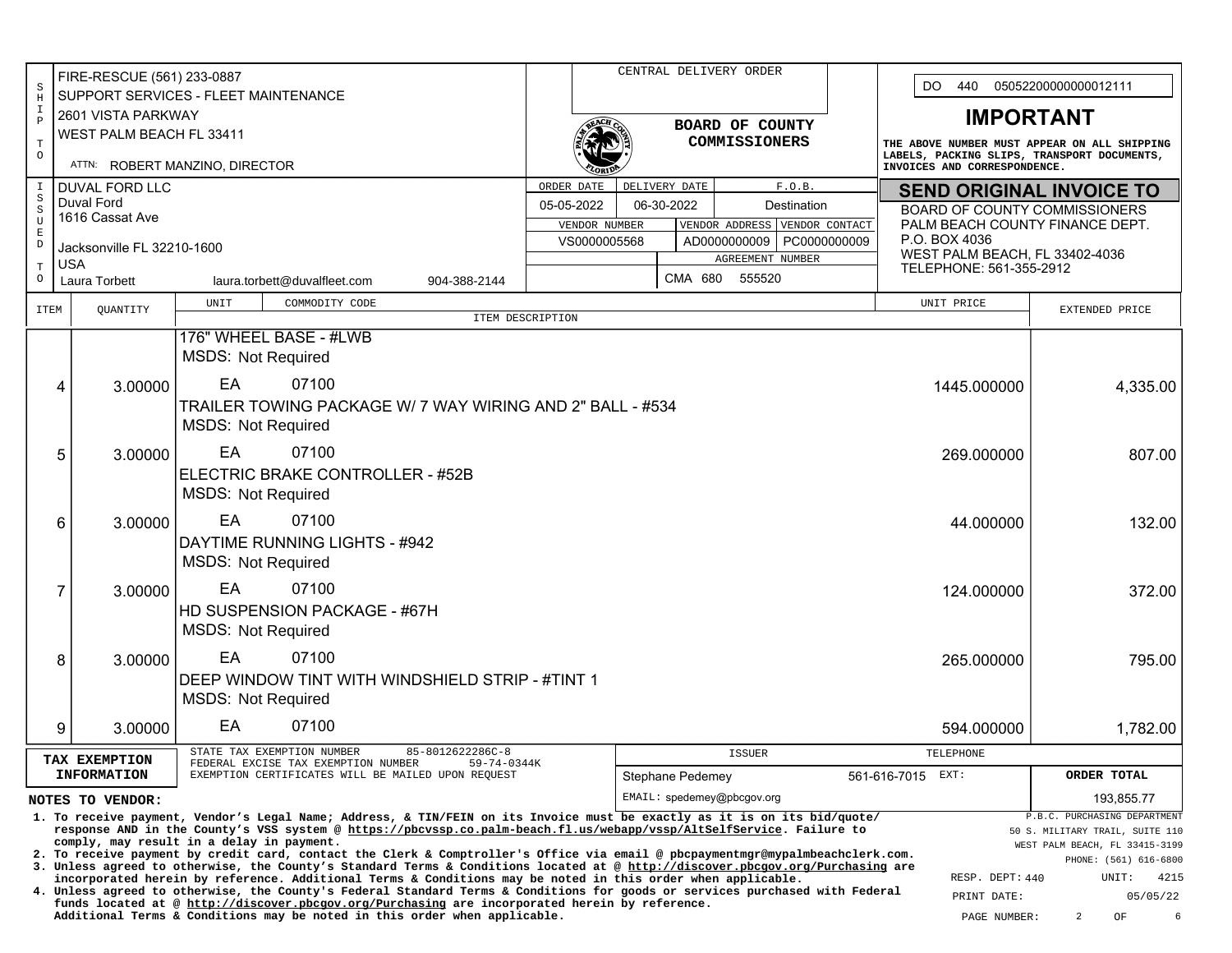|                            | FIRE-RESCUE (561) 233-0887<br>$\rm S$<br>SUPPORT SERVICES - FLEET MAINTENANCE<br>$\, {\rm H}$<br>$\mathbbm{1}$<br>2601 VISTA PARKWAY                                                                                                        |         |                                           |                                                                                                                                                                                                                                                   |                                         |                      | CENTRAL DELIVERY ORDER |                                                                                                  |         |                  |                                      |                                                                                                                             | DO.<br>440<br>05052200000000012111               |                                |                                                                   |  |
|----------------------------|---------------------------------------------------------------------------------------------------------------------------------------------------------------------------------------------------------------------------------------------|---------|-------------------------------------------|---------------------------------------------------------------------------------------------------------------------------------------------------------------------------------------------------------------------------------------------------|-----------------------------------------|----------------------|------------------------|--------------------------------------------------------------------------------------------------|---------|------------------|--------------------------------------|-----------------------------------------------------------------------------------------------------------------------------|--------------------------------------------------|--------------------------------|-------------------------------------------------------------------|--|
|                            |                                                                                                                                                                                                                                             |         |                                           |                                                                                                                                                                                                                                                   |                                         |                      |                        |                                                                                                  |         |                  |                                      |                                                                                                                             |                                                  |                                |                                                                   |  |
| $\, {\bf P}$               | WEST PALM BEACH FL 33411                                                                                                                                                                                                                    |         |                                           |                                                                                                                                                                                                                                                   |                                         |                      | BOARD OF COUNTY        |                                                                                                  |         |                  |                                      |                                                                                                                             | <b>IMPORTANT</b>                                 |                                |                                                                   |  |
| $\mathbb T$<br>$\circ$     |                                                                                                                                                                                                                                             |         | ATTN: ROBERT MANZINO, DIRECTOR            |                                                                                                                                                                                                                                                   |                                         | <b>COMMISSIONERS</b> |                        |                                                                                                  |         |                  |                                      | THE ABOVE NUMBER MUST APPEAR ON ALL SHIPPING<br>LABELS, PACKING SLIPS, TRANSPORT DOCUMENTS,<br>INVOICES AND CORRESPONDENCE. |                                                  |                                |                                                                   |  |
| $\mathbf I$<br>$\rm S$     | <b>DUVAL FORD LLC</b>                                                                                                                                                                                                                       |         |                                           |                                                                                                                                                                                                                                                   |                                         | ORDER DATE           |                        | DELIVERY DATE                                                                                    |         |                  | F.O.B.                               |                                                                                                                             | <b>SEND ORIGINAL INVOICE TO</b>                  |                                |                                                                   |  |
| $\,$ $\,$<br>$\mathbf U$   | Duval Ford<br>1616 Cassat Ave                                                                                                                                                                                                               |         |                                           |                                                                                                                                                                                                                                                   | 05-05-2022<br>06-30-2022<br>Destination |                      |                        |                                                                                                  |         |                  | <b>BOARD OF COUNTY COMMISSIONERS</b> |                                                                                                                             |                                                  |                                |                                                                   |  |
| $\mathbf E$<br>$\mathbb D$ |                                                                                                                                                                                                                                             |         |                                           |                                                                                                                                                                                                                                                   |                                         |                      |                        | VENDOR CONTACT<br>VENDOR NUMBER<br>VENDOR ADDRESS<br>VS0000005568<br>PC0000000009<br>AD000000009 |         |                  |                                      |                                                                                                                             | PALM BEACH COUNTY FINANCE DEPT.<br>P.O. BOX 4036 |                                |                                                                   |  |
| $\mathbf T$                | Jacksonville FL 32210-1600<br><b>USA</b>                                                                                                                                                                                                    |         |                                           |                                                                                                                                                                                                                                                   |                                         |                      |                        |                                                                                                  |         | AGREEMENT NUMBER |                                      |                                                                                                                             |                                                  |                                | WEST PALM BEACH, FL 33402-4036                                    |  |
| $\circ$                    | Laura Torbett                                                                                                                                                                                                                               |         |                                           | laura.torbett@duvalfleet.com                                                                                                                                                                                                                      | 904-388-2144                            |                      |                        |                                                                                                  | CMA 680 | 555520           |                                      |                                                                                                                             | TELEPHONE: 561-355-2912                          |                                |                                                                   |  |
| <b>ITEM</b>                | QUANTITY                                                                                                                                                                                                                                    |         | UNIT                                      | COMMODITY CODE                                                                                                                                                                                                                                    |                                         |                      |                        |                                                                                                  |         |                  |                                      |                                                                                                                             |                                                  | UNIT PRICE                     | EXTENDED PRICE                                                    |  |
|                            |                                                                                                                                                                                                                                             |         |                                           | SPRAY IN BEDLINER - #85S                                                                                                                                                                                                                          | ITEM DESCRIPTION                        |                      |                        |                                                                                                  |         |                  |                                      |                                                                                                                             |                                                  |                                |                                                                   |  |
|                            |                                                                                                                                                                                                                                             |         | <b>MSDS: Not Required</b>                 |                                                                                                                                                                                                                                                   |                                         |                      |                        |                                                                                                  |         |                  |                                      |                                                                                                                             |                                                  |                                |                                                                   |  |
|                            | 10                                                                                                                                                                                                                                          | 3.00000 | EA                                        | 07100                                                                                                                                                                                                                                             |                                         |                      |                        |                                                                                                  |         |                  |                                      |                                                                                                                             |                                                  | 290.000000                     | 870.00                                                            |  |
|                            |                                                                                                                                                                                                                                             |         |                                           | WEATHERTECH FLOOR MATS 4 PIECE - #WTM4                                                                                                                                                                                                            |                                         |                      |                        |                                                                                                  |         |                  |                                      |                                                                                                                             |                                                  |                                |                                                                   |  |
| <b>MSDS: Not Required</b>  |                                                                                                                                                                                                                                             |         |                                           |                                                                                                                                                                                                                                                   |                                         |                      |                        |                                                                                                  |         |                  |                                      |                                                                                                                             |                                                  |                                |                                                                   |  |
|                            | 11                                                                                                                                                                                                                                          | 3.00000 | EA<br>07100<br>140.000000                 |                                                                                                                                                                                                                                                   |                                         |                      |                        |                                                                                                  |         |                  |                                      |                                                                                                                             | 420.00                                           |                                |                                                                   |  |
|                            |                                                                                                                                                                                                                                             |         |                                           | NEW COUNTY TAG AND TITLE - #TAG                                                                                                                                                                                                                   |                                         |                      |                        |                                                                                                  |         |                  |                                      |                                                                                                                             |                                                  |                                |                                                                   |  |
|                            |                                                                                                                                                                                                                                             |         | <b>MSDS: Not Required</b>                 |                                                                                                                                                                                                                                                   |                                         |                      |                        |                                                                                                  |         |                  |                                      |                                                                                                                             |                                                  |                                |                                                                   |  |
|                            | 12                                                                                                                                                                                                                                          | 3.00000 | EA                                        | 07100                                                                                                                                                                                                                                             |                                         |                      |                        |                                                                                                  |         |                  |                                      |                                                                                                                             |                                                  | 3400.000000                    | 10,200.00                                                         |  |
|                            |                                                                                                                                                                                                                                             |         |                                           | <b>UNMARKED LIGHTING PACKAGE - #LED PKG 11</b>                                                                                                                                                                                                    |                                         |                      |                        |                                                                                                  |         |                  |                                      |                                                                                                                             |                                                  |                                |                                                                   |  |
|                            |                                                                                                                                                                                                                                             |         | <b>MSDS: Not Required</b>                 |                                                                                                                                                                                                                                                   |                                         |                      |                        |                                                                                                  |         |                  |                                      |                                                                                                                             |                                                  |                                |                                                                   |  |
|                            | 13                                                                                                                                                                                                                                          | 3.00000 | EA                                        | 07100                                                                                                                                                                                                                                             |                                         |                      |                        |                                                                                                  |         |                  |                                      |                                                                                                                             |                                                  | 584.000000                     | 1,752.00                                                          |  |
|                            |                                                                                                                                                                                                                                             |         |                                           | (4) ION T SERIES DUO R/W - #TLI                                                                                                                                                                                                                   |                                         |                      |                        |                                                                                                  |         |                  |                                      |                                                                                                                             |                                                  |                                |                                                                   |  |
|                            |                                                                                                                                                                                                                                             |         | <b>MSDS: Not Required</b>                 |                                                                                                                                                                                                                                                   |                                         |                      |                        |                                                                                                  |         |                  |                                      |                                                                                                                             |                                                  |                                |                                                                   |  |
|                            | 14                                                                                                                                                                                                                                          | 3.00000 | EA                                        | 07100                                                                                                                                                                                                                                             |                                         |                      |                        |                                                                                                  |         |                  |                                      |                                                                                                                             |                                                  | 584.000000                     | 1,752.00                                                          |  |
|                            |                                                                                                                                                                                                                                             |         | <b>MSDS: Not Required</b>                 | (4) LINZ V SERIES LIGHT, RED WITH WHITE PUDDLE LIGHT - #LINZ                                                                                                                                                                                      |                                         |                      |                        |                                                                                                  |         |                  |                                      |                                                                                                                             |                                                  |                                |                                                                   |  |
|                            | 15<br>3.00000                                                                                                                                                                                                                               |         | EA                                        | 07100                                                                                                                                                                                                                                             |                                         |                      |                        |                                                                                                  |         |                  |                                      |                                                                                                                             |                                                  | 923.700000                     | 2,771.10                                                          |  |
|                            |                                                                                                                                                                                                                                             |         |                                           | STATE TAX EXEMPTION NUMBER                                                                                                                                                                                                                        | 85-8012622286C-8                        |                      |                        |                                                                                                  |         | <b>ISSUER</b>    |                                      |                                                                                                                             |                                                  | TELEPHONE                      |                                                                   |  |
|                            | TAX EXEMPTION<br><b>INFORMATION</b>                                                                                                                                                                                                         |         |                                           | FEDERAL EXCISE TAX EXEMPTION NUMBER<br>EXEMPTION CERTIFICATES WILL BE MAILED UPON REQUEST                                                                                                                                                         | 59-74-0344K                             |                      |                        | Stephane Pedemey                                                                                 |         |                  |                                      |                                                                                                                             | 561-616-7015                                     | EXT:                           | ORDER TOTAL                                                       |  |
|                            | NOTES TO VENDOR:                                                                                                                                                                                                                            |         |                                           |                                                                                                                                                                                                                                                   |                                         |                      |                        | EMAIL: spedemey@pbcgov.org                                                                       |         |                  |                                      |                                                                                                                             |                                                  |                                | 193,855.77                                                        |  |
|                            |                                                                                                                                                                                                                                             |         |                                           | 1. To receive payment, Vendor's Legal Name; Address, & TIN/FEIN on its Invoice must be exactly as it is on its bid/quote/<br>response AND in the County's VSS system @ https://pbcvssp.co.palm-beach.fl.us/webapp/vssp/AltSelfService. Failure to |                                         |                      |                        |                                                                                                  |         |                  |                                      |                                                                                                                             |                                                  |                                | P.B.C. PURCHASING DEPARTMENT                                      |  |
|                            |                                                                                                                                                                                                                                             |         | comply, may result in a delay in payment. | 2. To receive payment by credit card, contact the Clerk & Comptroller's Office via email @ pbcpaymentmgr@mypalmbeachclerk.com.                                                                                                                    |                                         |                      |                        |                                                                                                  |         |                  |                                      |                                                                                                                             |                                                  |                                | 50 S. MILITARY TRAIL, SUITE 110<br>WEST PALM BEACH, FL 33415-3199 |  |
|                            |                                                                                                                                                                                                                                             |         |                                           | 3. Unless agreed to otherwise, the County's Standard Terms & Conditions located at @ http://discover.pbcgov.org/Purchasing are                                                                                                                    |                                         |                      |                        |                                                                                                  |         |                  |                                      |                                                                                                                             |                                                  |                                | PHONE: (561) 616-6800                                             |  |
|                            | incorporated herein by reference. Additional Terms & Conditions may be noted in this order when applicable.<br>4. Unless agreed to otherwise, the County's Federal Standard Terms & Conditions for goods or services purchased with Federal |         |                                           |                                                                                                                                                                                                                                                   |                                         |                      |                        |                                                                                                  |         |                  |                                      |                                                                                                                             |                                                  | RESP. DEPT: 440<br>PRINT DATE: | UNIT:<br>4215<br>05/05/22                                         |  |
|                            | funds located at @ http://discover.pbcgov.org/Purchasing are incorporated herein by reference.<br>Additional Terms & Conditions may be noted in this order when applicable.<br>3<br>OF<br>6<br>PAGE NUMBER:                                 |         |                                           |                                                                                                                                                                                                                                                   |                                         |                      |                        |                                                                                                  |         |                  |                                      |                                                                                                                             |                                                  |                                |                                                                   |  |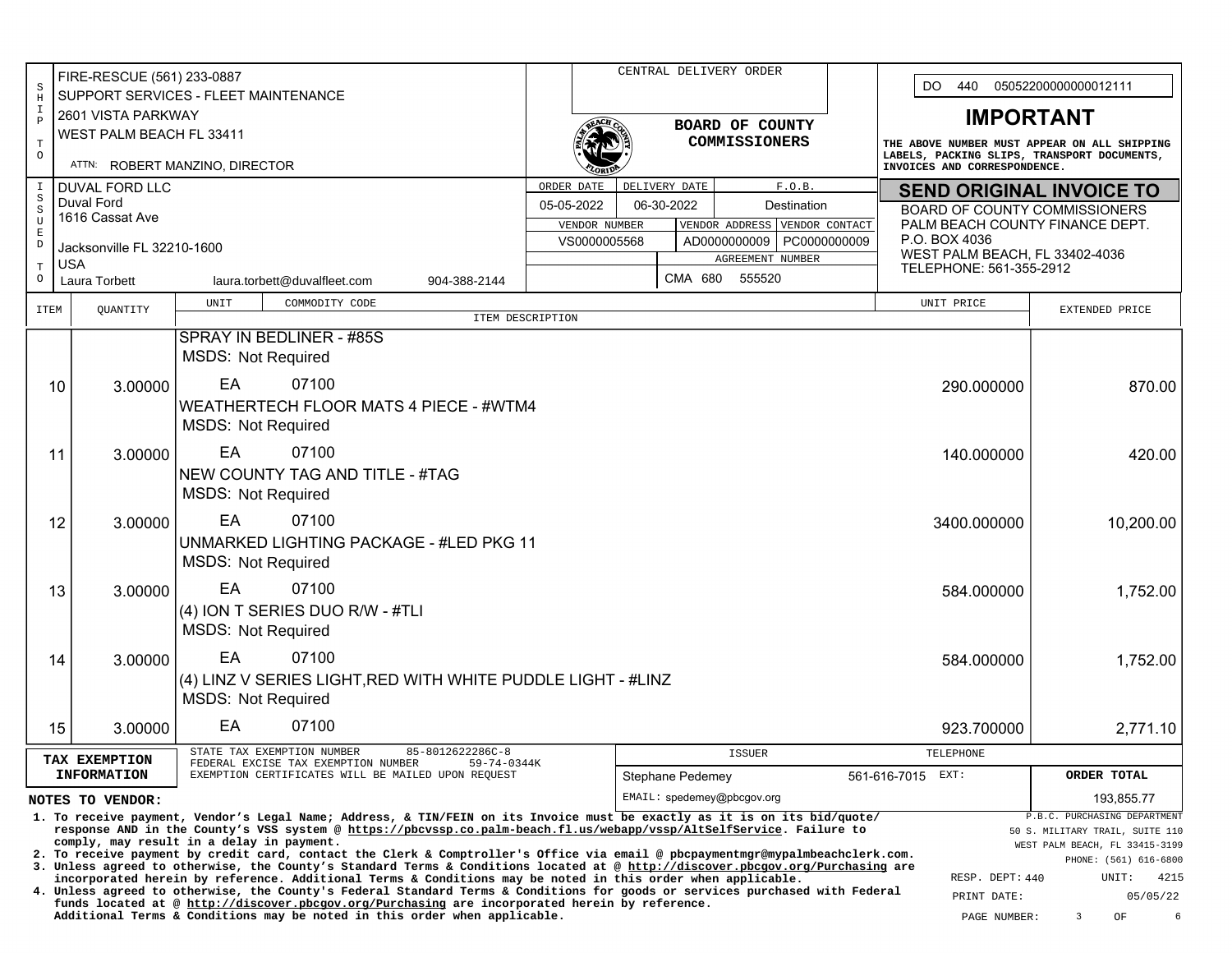| FIRE-RESCUE (561) 233-0887    |                                                                   |                                                |                                           |                                                                                                                                                                                                                                                   |                                              | CENTRAL DELIVERY ORDER                                                                                                                                                                                                                      |                                                                                                |                                                |                  |                            |  |                                                                                                                             |                                                           |                                                                 |  |
|-------------------------------|-------------------------------------------------------------------|------------------------------------------------|-------------------------------------------|---------------------------------------------------------------------------------------------------------------------------------------------------------------------------------------------------------------------------------------------------|----------------------------------------------|---------------------------------------------------------------------------------------------------------------------------------------------------------------------------------------------------------------------------------------------|------------------------------------------------------------------------------------------------|------------------------------------------------|------------------|----------------------------|--|-----------------------------------------------------------------------------------------------------------------------------|-----------------------------------------------------------|-----------------------------------------------------------------|--|
| $\rm S$<br>$\, {\rm H}$       | <b>SUPPORT SERVICES - FLEET MAINTENANCE</b><br>2601 VISTA PARKWAY |                                                |                                           |                                                                                                                                                                                                                                                   |                                              |                                                                                                                                                                                                                                             |                                                                                                |                                                |                  |                            |  | DO.<br>440<br>05052200000000012111                                                                                          |                                                           |                                                                 |  |
| $\mathbbm{1}$<br>$\, {\bf P}$ |                                                                   |                                                |                                           |                                                                                                                                                                                                                                                   |                                              |                                                                                                                                                                                                                                             |                                                                                                |                                                |                  |                            |  |                                                                                                                             |                                                           | <b>IMPORTANT</b>                                                |  |
|                               | WEST PALM BEACH FL 33411                                          |                                                |                                           |                                                                                                                                                                                                                                                   |                                              | BOARD OF COUNTY<br>COMMISSIONERS                                                                                                                                                                                                            |                                                                                                |                                                |                  |                            |  | THE ABOVE NUMBER MUST APPEAR ON ALL SHIPPING<br>LABELS, PACKING SLIPS, TRANSPORT DOCUMENTS,<br>INVOICES AND CORRESPONDENCE. |                                                           |                                                                 |  |
| $\mathbf T$<br>$\circ$        |                                                                   |                                                | ATTN: ROBERT MANZINO, DIRECTOR            |                                                                                                                                                                                                                                                   |                                              |                                                                                                                                                                                                                                             |                                                                                                |                                                |                  |                            |  |                                                                                                                             |                                                           |                                                                 |  |
| I                             | <b>DUVAL FORD LLC</b>                                             |                                                |                                           |                                                                                                                                                                                                                                                   |                                              | F.O.B.<br>ORDER DATE<br>DELIVERY DATE                                                                                                                                                                                                       |                                                                                                |                                                |                  |                            |  | <b>SEND ORIGINAL INVOICE TO</b>                                                                                             |                                                           |                                                                 |  |
| $\rm S$<br>$\,$ $\,$          | Duval Ford                                                        |                                                |                                           |                                                                                                                                                                                                                                                   | 05-05-2022<br>06-30-2022<br>Destination      |                                                                                                                                                                                                                                             |                                                                                                |                                                |                  |                            |  |                                                                                                                             | BOARD OF COUNTY COMMISSIONERS                             |                                                                 |  |
| U                             | 1616 Cassat Ave                                                   |                                                |                                           |                                                                                                                                                                                                                                                   |                                              |                                                                                                                                                                                                                                             |                                                                                                | VENDOR ADDRESS VENDOR CONTACT<br>VENDOR NUMBER |                  |                            |  |                                                                                                                             |                                                           | PALM BEACH COUNTY FINANCE DEPT.                                 |  |
| $\mathbf E$<br>$\mathbb D$    | Jacksonville FL 32210-1600                                        |                                                |                                           |                                                                                                                                                                                                                                                   | VS0000005568<br>PC0000000009<br>AD0000000009 |                                                                                                                                                                                                                                             |                                                                                                |                                                |                  |                            |  | P.O. BOX 4036                                                                                                               |                                                           |                                                                 |  |
| $\mathbf T$                   | <b>USA</b>                                                        |                                                |                                           |                                                                                                                                                                                                                                                   |                                              |                                                                                                                                                                                                                                             |                                                                                                |                                                |                  | AGREEMENT NUMBER           |  |                                                                                                                             | WEST PALM BEACH, FL 33402-4036<br>TELEPHONE: 561-355-2912 |                                                                 |  |
| $\circ$                       | Laura Torbett                                                     |                                                |                                           | laura.torbett@duvalfleet.com                                                                                                                                                                                                                      | 904-388-2144                                 |                                                                                                                                                                                                                                             |                                                                                                |                                                | CMA 680          | 555520                     |  |                                                                                                                             |                                                           |                                                                 |  |
| <b>ITEM</b>                   | QUANTITY                                                          |                                                | UNIT                                      | COMMODITY CODE                                                                                                                                                                                                                                    |                                              |                                                                                                                                                                                                                                             |                                                                                                |                                                |                  |                            |  |                                                                                                                             | UNIT PRICE                                                | EXTENDED PRICE                                                  |  |
|                               |                                                                   |                                                |                                           |                                                                                                                                                                                                                                                   | ITEM DESCRIPTION                             |                                                                                                                                                                                                                                             |                                                                                                |                                                |                  |                            |  |                                                                                                                             |                                                           |                                                                 |  |
|                               |                                                                   |                                                |                                           | CONSOLE FLOORPLATE FOR FORD TRUCKS W/CENTER SEAT REMOVED<br>- #CC-WBOS-20-FT-K                                                                                                                                                                    |                                              |                                                                                                                                                                                                                                             |                                                                                                |                                                |                  |                            |  |                                                                                                                             |                                                           |                                                                 |  |
|                               |                                                                   |                                                |                                           |                                                                                                                                                                                                                                                   |                                              |                                                                                                                                                                                                                                             |                                                                                                |                                                |                  |                            |  |                                                                                                                             |                                                           |                                                                 |  |
|                               |                                                                   |                                                | <b>MSDS: Not Required</b>                 |                                                                                                                                                                                                                                                   |                                              |                                                                                                                                                                                                                                             |                                                                                                |                                                |                  |                            |  |                                                                                                                             |                                                           |                                                                 |  |
|                               | 16                                                                | 3.00000                                        | EA                                        | 07100                                                                                                                                                                                                                                             |                                              |                                                                                                                                                                                                                                             |                                                                                                |                                                |                  |                            |  | 1645.000000                                                                                                                 | 4,935.00                                                  |                                                                 |  |
|                               |                                                                   | 3" FACEPLATE FOR MOTOROLA APX8500 MOBILE RADIO |                                           |                                                                                                                                                                                                                                                   |                                              |                                                                                                                                                                                                                                             |                                                                                                |                                                |                  |                            |  |                                                                                                                             |                                                           |                                                                 |  |
|                               |                                                                   | <b>MSDS: Not Required</b>                      |                                           |                                                                                                                                                                                                                                                   |                                              |                                                                                                                                                                                                                                             |                                                                                                |                                                |                  |                            |  |                                                                                                                             |                                                           |                                                                 |  |
|                               | 17                                                                | 3.00000                                        | EA                                        | 07100                                                                                                                                                                                                                                             |                                              |                                                                                                                                                                                                                                             |                                                                                                | 675.000000                                     | 2,025.00         |                            |  |                                                                                                                             |                                                           |                                                                 |  |
|                               |                                                                   |                                                | 1" BLANK FACEPLATE;                       |                                                                                                                                                                                                                                                   |                                              |                                                                                                                                                                                                                                             |                                                                                                |                                                |                  |                            |  |                                                                                                                             |                                                           |                                                                 |  |
|                               |                                                                   |                                                |                                           | 2" FACEPLATE WITH TWO DC OUTLETS AND ONE USB DUAL-PORT OUTLET; 2"                                                                                                                                                                                 |                                              |                                                                                                                                                                                                                                             |                                                                                                |                                                |                  |                            |  |                                                                                                                             |                                                           |                                                                 |  |
|                               |                                                                   |                                                |                                           | BLANK FACEPLATE; 4" INTERNAL DUAL BEVERAGE HOLDER; 4" CONSOLE TRAY                                                                                                                                                                                |                                              |                                                                                                                                                                                                                                             |                                                                                                |                                                |                  |                            |  |                                                                                                                             |                                                           |                                                                 |  |
|                               |                                                                   |                                                |                                           | FOR MISC. ITEMS; HEIGHT ADJUSTABLE ROTATING ARM REST                                                                                                                                                                                              |                                              |                                                                                                                                                                                                                                             |                                                                                                |                                                |                  |                            |  |                                                                                                                             |                                                           |                                                                 |  |
|                               |                                                                   |                                                | <b>MSDS: Not Required</b>                 |                                                                                                                                                                                                                                                   |                                              |                                                                                                                                                                                                                                             |                                                                                                |                                                |                  |                            |  |                                                                                                                             |                                                           |                                                                 |  |
|                               | 18                                                                | 3.00000                                        | EA                                        | 07100                                                                                                                                                                                                                                             |                                              |                                                                                                                                                                                                                                             |                                                                                                |                                                |                  |                            |  |                                                                                                                             | 1295.000000                                               | 3,885.00                                                        |  |
|                               |                                                                   |                                                |                                           | WARN GRILLE GUARD WITH WINCH CARRIER - #57-93905                                                                                                                                                                                                  |                                              |                                                                                                                                                                                                                                             |                                                                                                |                                                |                  |                            |  |                                                                                                                             |                                                           |                                                                 |  |
|                               |                                                                   |                                                | <b>MSDS: Not Required</b>                 |                                                                                                                                                                                                                                                   |                                              |                                                                                                                                                                                                                                             |                                                                                                |                                                |                  |                            |  |                                                                                                                             |                                                           |                                                                 |  |
|                               |                                                                   |                                                | EA                                        | 07100                                                                                                                                                                                                                                             |                                              |                                                                                                                                                                                                                                             |                                                                                                |                                                |                  |                            |  |                                                                                                                             |                                                           |                                                                 |  |
|                               | 19                                                                | 3.00000                                        |                                           | 12,000 LB WINCH WITH REMOTE - #103254                                                                                                                                                                                                             |                                              |                                                                                                                                                                                                                                             |                                                                                                |                                                |                  |                            |  |                                                                                                                             | 1079.770000                                               | 3,239.31                                                        |  |
|                               |                                                                   |                                                | <b>MSDS: Not Required</b>                 |                                                                                                                                                                                                                                                   |                                              |                                                                                                                                                                                                                                             |                                                                                                |                                                |                  |                            |  |                                                                                                                             |                                                           |                                                                 |  |
|                               |                                                                   |                                                |                                           |                                                                                                                                                                                                                                                   |                                              |                                                                                                                                                                                                                                             |                                                                                                |                                                |                  |                            |  |                                                                                                                             |                                                           |                                                                 |  |
|                               | 20                                                                | 3.00000                                        | EA                                        | 07100                                                                                                                                                                                                                                             |                                              |                                                                                                                                                                                                                                             |                                                                                                |                                                |                  |                            |  |                                                                                                                             | 1762.120000                                               | 5,286.36                                                        |  |
|                               | TAX EXEMPTION                                                     |                                                |                                           | STATE TAX EXEMPTION NUMBER<br>FEDERAL EXCISE TAX EXEMPTION NUMBER                                                                                                                                                                                 | 85-8012622286C-8<br>59-74-0344K              |                                                                                                                                                                                                                                             |                                                                                                |                                                |                  | <b>ISSUER</b>              |  |                                                                                                                             | TELEPHONE                                                 |                                                                 |  |
|                               | <b>INFORMATION</b>                                                |                                                |                                           | EXEMPTION CERTIFICATES WILL BE MAILED UPON REQUEST                                                                                                                                                                                                |                                              |                                                                                                                                                                                                                                             |                                                                                                |                                                | Stephane Pedemey |                            |  | 561-616-7015 EXT:                                                                                                           |                                                           | ORDER TOTAL                                                     |  |
|                               | NOTES TO VENDOR:                                                  |                                                |                                           |                                                                                                                                                                                                                                                   |                                              |                                                                                                                                                                                                                                             |                                                                                                |                                                |                  | EMAIL: spedemey@pbcqov.org |  |                                                                                                                             |                                                           | 193,855.77                                                      |  |
|                               |                                                                   |                                                |                                           | 1. To receive payment, Vendor's Legal Name; Address, & TIN/FEIN on its Invoice must be exactly as it is on its bid/quote/<br>response AND in the County's VSS system @ https://pbcvssp.co.palm-beach.fl.us/webapp/vssp/AltSelfService. Failure to |                                              |                                                                                                                                                                                                                                             |                                                                                                |                                                |                  |                            |  |                                                                                                                             |                                                           | P.B.C. PURCHASING DEPARTMENT<br>50 S. MILITARY TRAIL, SUITE 110 |  |
|                               |                                                                   |                                                | comply, may result in a delay in payment. | 2. To receive payment by credit card, contact the Clerk & Comptroller's Office via email @ pbcpaymentmgr@mypalmbeachclerk.com.                                                                                                                    |                                              |                                                                                                                                                                                                                                             |                                                                                                |                                                |                  |                            |  |                                                                                                                             |                                                           | WEST PALM BEACH, FL 33415-3199                                  |  |
|                               |                                                                   |                                                |                                           | 3. Unless agreed to otherwise, the County's Standard Terms & Conditions located at @ http://discover.pbcgov.org/Purchasing are                                                                                                                    |                                              |                                                                                                                                                                                                                                             |                                                                                                |                                                |                  |                            |  |                                                                                                                             |                                                           | PHONE: (561) 616-6800                                           |  |
|                               |                                                                   |                                                |                                           |                                                                                                                                                                                                                                                   |                                              | incorporated herein by reference. Additional Terms & Conditions may be noted in this order when applicable.<br>4. Unless agreed to otherwise, the County's Federal Standard Terms & Conditions for goods or services purchased with Federal |                                                                                                |                                                |                  |                            |  |                                                                                                                             | RESP. DEPT: 440<br>PRINT DATE:                            | UNIT:<br>4215<br>05/05/22                                       |  |
|                               |                                                                   |                                                |                                           | Additional Terms & Conditions may be noted in this order when applicable.                                                                                                                                                                         |                                              |                                                                                                                                                                                                                                             | funds located at @ http://discover.pbcgov.org/Purchasing are incorporated herein by reference. |                                                |                  |                            |  |                                                                                                                             |                                                           | 6                                                               |  |
|                               |                                                                   |                                                |                                           |                                                                                                                                                                                                                                                   |                                              |                                                                                                                                                                                                                                             |                                                                                                |                                                |                  |                            |  |                                                                                                                             | PAGE NUMBER:                                              | OF<br>4                                                         |  |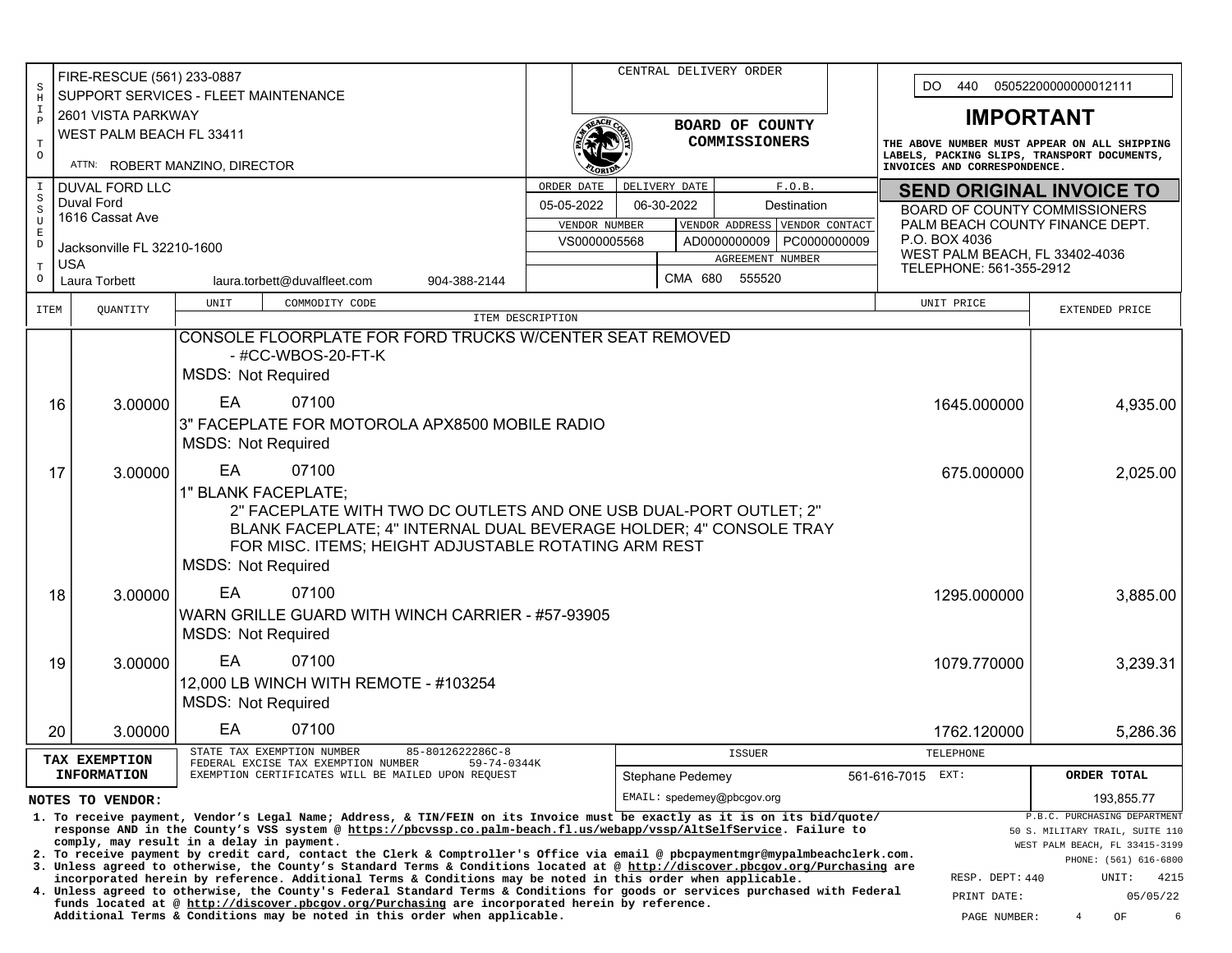|                            | FIRE-RESCUE (561) 233-0887                                                                                                                                                                                                                                                        |                                                                                                                                                                                                                                                                  | CENTRAL DELIVERY ORDER                  |                                                                                                                              |                            |  |                  |        |                                                                                             | 440                             |                                                           |                                                                   |  |
|----------------------------|-----------------------------------------------------------------------------------------------------------------------------------------------------------------------------------------------------------------------------------------------------------------------------------|------------------------------------------------------------------------------------------------------------------------------------------------------------------------------------------------------------------------------------------------------------------|-----------------------------------------|------------------------------------------------------------------------------------------------------------------------------|----------------------------|--|------------------|--------|---------------------------------------------------------------------------------------------|---------------------------------|-----------------------------------------------------------|-------------------------------------------------------------------|--|
| $\rm S$<br>$\rm H$         |                                                                                                                                                                                                                                                                                   | SUPPORT SERVICES - FLEET MAINTENANCE                                                                                                                                                                                                                             |                                         |                                                                                                                              |                            |  |                  |        |                                                                                             | DO.                             | 05052200000000012111                                      |                                                                   |  |
| $\mathbbm{1}$              | 2601 VISTA PARKWAY                                                                                                                                                                                                                                                                |                                                                                                                                                                                                                                                                  |                                         |                                                                                                                              |                            |  |                  |        |                                                                                             | <b>IMPORTANT</b>                |                                                           |                                                                   |  |
| $\, {\bf p}$               | WEST PALM BEACH FL 33411                                                                                                                                                                                                                                                          |                                                                                                                                                                                                                                                                  |                                         |                                                                                                                              | BOARD OF COUNTY            |  |                  |        |                                                                                             |                                 |                                                           |                                                                   |  |
| $\mathbf T$                |                                                                                                                                                                                                                                                                                   |                                                                                                                                                                                                                                                                  | COMMISSIONERS                           |                                                                                                                              |                            |  |                  |        | THE ABOVE NUMBER MUST APPEAR ON ALL SHIPPING<br>LABELS, PACKING SLIPS, TRANSPORT DOCUMENTS, |                                 |                                                           |                                                                   |  |
| $\circ$                    |                                                                                                                                                                                                                                                                                   | ATTN: ROBERT MANZINO, DIRECTOR                                                                                                                                                                                                                                   |                                         |                                                                                                                              |                            |  |                  |        |                                                                                             | INVOICES AND CORRESPONDENCE.    |                                                           |                                                                   |  |
| I                          | <b>DUVAL FORD LLC</b>                                                                                                                                                                                                                                                             |                                                                                                                                                                                                                                                                  | ORDER DATE                              |                                                                                                                              | DELIVERY DATE              |  |                  | F.O.B. |                                                                                             | <b>SEND ORIGINAL INVOICE TO</b> |                                                           |                                                                   |  |
| $_{\rm S}^{\rm S}$         | Duval Ford                                                                                                                                                                                                                                                                        |                                                                                                                                                                                                                                                                  | 05-05-2022<br>06-30-2022<br>Destination |                                                                                                                              |                            |  |                  |        |                                                                                             |                                 |                                                           | BOARD OF COUNTY COMMISSIONERS                                     |  |
| $\mathtt{U}$               | 1616 Cassat Ave                                                                                                                                                                                                                                                                   |                                                                                                                                                                                                                                                                  |                                         | VENDOR ADDRESS VENDOR CONTACT<br>VENDOR NUMBER                                                                               |                            |  |                  |        |                                                                                             |                                 | PALM BEACH COUNTY FINANCE DEPT.                           |                                                                   |  |
| $\mathbf E$<br>$\mathbb D$ | Jacksonville FL 32210-1600                                                                                                                                                                                                                                                        |                                                                                                                                                                                                                                                                  |                                         | VS0000005568<br>PC0000000009<br>AD0000000009                                                                                 |                            |  |                  |        |                                                                                             |                                 | P.O. BOX 4036                                             |                                                                   |  |
| $\mathbf T$                | <b>USA</b>                                                                                                                                                                                                                                                                        |                                                                                                                                                                                                                                                                  |                                         |                                                                                                                              |                            |  | AGREEMENT NUMBER |        |                                                                                             |                                 | WEST PALM BEACH, FL 33402-4036<br>TELEPHONE: 561-355-2912 |                                                                   |  |
| $\circ$                    | Laura Torbett                                                                                                                                                                                                                                                                     | laura.torbett@duvalfleet.com<br>904-388-2144                                                                                                                                                                                                                     |                                         |                                                                                                                              |                            |  |                  |        |                                                                                             |                                 |                                                           |                                                                   |  |
| <b>ITEM</b>                |                                                                                                                                                                                                                                                                                   | UNIT<br>COMMODITY CODE                                                                                                                                                                                                                                           |                                         |                                                                                                                              |                            |  |                  |        |                                                                                             |                                 | UNIT PRICE                                                | EXTENDED PRICE                                                    |  |
|                            | QUANTITY<br>ITEM DESCRIPTION                                                                                                                                                                                                                                                      |                                                                                                                                                                                                                                                                  |                                         |                                                                                                                              |                            |  |                  |        |                                                                                             |                                 |                                                           |                                                                   |  |
|                            |                                                                                                                                                                                                                                                                                   | 1,500 LB CARGO BED SLIDE FOR LWB F-250 - #SLIDE 1500                                                                                                                                                                                                             |                                         |                                                                                                                              |                            |  |                  |        |                                                                                             |                                 |                                                           |                                                                   |  |
|                            |                                                                                                                                                                                                                                                                                   | <b>MSDS: Not Required</b>                                                                                                                                                                                                                                        |                                         |                                                                                                                              |                            |  |                  |        |                                                                                             |                                 |                                                           |                                                                   |  |
|                            | 21<br>3.00000                                                                                                                                                                                                                                                                     | EA<br>07100                                                                                                                                                                                                                                                      |                                         |                                                                                                                              |                            |  |                  |        |                                                                                             |                                 | 1550.000000                                               | 4,650.00                                                          |  |
|                            | LOCKING RETRACTABLE BED COVER FOR 8' F-250 - #RETRAX                                                                                                                                                                                                                              |                                                                                                                                                                                                                                                                  |                                         |                                                                                                                              |                            |  |                  |        |                                                                                             |                                 |                                                           |                                                                   |  |
|                            | <b>MSDS: Not Required</b>                                                                                                                                                                                                                                                         |                                                                                                                                                                                                                                                                  |                                         |                                                                                                                              |                            |  |                  |        |                                                                                             |                                 |                                                           |                                                                   |  |
|                            |                                                                                                                                                                                                                                                                                   |                                                                                                                                                                                                                                                                  | 4,185.00                                |                                                                                                                              |                            |  |                  |        |                                                                                             |                                 |                                                           |                                                                   |  |
|                            | 3.00000<br>22                                                                                                                                                                                                                                                                     | EA<br>07100<br>1395.000000                                                                                                                                                                                                                                       |                                         |                                                                                                                              |                            |  |                  |        |                                                                                             |                                 |                                                           |                                                                   |  |
|                            |                                                                                                                                                                                                                                                                                   | KUSSMAUL SUPER AUTO EJECT WITH DELUXE COVER CHARGING BAR                                                                                                                                                                                                         |                                         |                                                                                                                              |                            |  |                  |        |                                                                                             |                                 |                                                           |                                                                   |  |
|                            |                                                                                                                                                                                                                                                                                   | GRAPH MODEL 63-11-3106                                                                                                                                                                                                                                           |                                         |                                                                                                                              |                            |  |                  |        |                                                                                             |                                 |                                                           |                                                                   |  |
|                            |                                                                                                                                                                                                                                                                                   | <b>MSDS: Not Required</b>                                                                                                                                                                                                                                        |                                         |                                                                                                                              |                            |  |                  |        |                                                                                             |                                 |                                                           |                                                                   |  |
|                            | 23<br>3.00000                                                                                                                                                                                                                                                                     | EA<br>07100                                                                                                                                                                                                                                                      |                                         |                                                                                                                              |                            |  |                  |        |                                                                                             |                                 | 5475.000000                                               | 16,425.00                                                         |  |
|                            |                                                                                                                                                                                                                                                                                   | PROCOMP NITRO 3.5 INCH LEVEL KIT; 18x9 PROCOMP WHEELS OR                                                                                                                                                                                                         |                                         |                                                                                                                              |                            |  |                  |        |                                                                                             |                                 |                                                           |                                                                   |  |
|                            |                                                                                                                                                                                                                                                                                   | EQUAL 35x12.50R18 Ni=o; TRAIL GRAPPLER TIRES 3 INCH BLACK TUBE SIDE STEPS;                                                                                                                                                                                       |                                         |                                                                                                                              |                            |  |                  |        |                                                                                             |                                 |                                                           |                                                                   |  |
|                            |                                                                                                                                                                                                                                                                                   | SPEEDOMETER CALIBRATOR; LABOR & ALIGNMENT; 3/36K PARTS & LABOR                                                                                                                                                                                                   |                                         |                                                                                                                              |                            |  |                  |        |                                                                                             |                                 |                                                           |                                                                   |  |
|                            |                                                                                                                                                                                                                                                                                   | WARRANTY - #PROCOMP A                                                                                                                                                                                                                                            |                                         |                                                                                                                              |                            |  |                  |        |                                                                                             |                                 |                                                           |                                                                   |  |
|                            |                                                                                                                                                                                                                                                                                   | <b>MSDS: Not Required</b>                                                                                                                                                                                                                                        |                                         |                                                                                                                              |                            |  |                  |        |                                                                                             |                                 |                                                           |                                                                   |  |
|                            | 3.00000<br>24                                                                                                                                                                                                                                                                     | EA<br>07100                                                                                                                                                                                                                                                      |                                         |                                                                                                                              |                            |  |                  |        |                                                                                             |                                 | 6500.000000                                               | 19,500.00                                                         |  |
|                            |                                                                                                                                                                                                                                                                                   | 2023 MODEL YEAR INCREASE, ESTIMATE ONLY - #2023                                                                                                                                                                                                                  |                                         |                                                                                                                              |                            |  |                  |        |                                                                                             |                                 |                                                           |                                                                   |  |
|                            |                                                                                                                                                                                                                                                                                   | <b>MSDS: Not Required</b>                                                                                                                                                                                                                                        |                                         |                                                                                                                              |                            |  |                  |        |                                                                                             |                                 |                                                           |                                                                   |  |
|                            |                                                                                                                                                                                                                                                                                   | EA<br>07100                                                                                                                                                                                                                                                      |                                         |                                                                                                                              |                            |  |                  |        |                                                                                             |                                 |                                                           |                                                                   |  |
|                            | 25<br>3.00000                                                                                                                                                                                                                                                                     |                                                                                                                                                                                                                                                                  |                                         |                                                                                                                              |                            |  |                  |        |                                                                                             |                                 | 750.000000                                                | 2,250.00                                                          |  |
|                            | TAX EXEMPTION                                                                                                                                                                                                                                                                     | STATE TAX EXEMPTION NUMBER<br>85-8012622286C-8<br>FEDERAL EXCISE TAX EXEMPTION NUMBER<br>59-74-0344K                                                                                                                                                             |                                         |                                                                                                                              |                            |  | <b>ISSUER</b>    |        |                                                                                             |                                 | TELEPHONE                                                 |                                                                   |  |
|                            | <b>INFORMATION</b>                                                                                                                                                                                                                                                                | EXEMPTION CERTIFICATES WILL BE MAILED UPON REQUEST                                                                                                                                                                                                               |                                         |                                                                                                                              | Stephane Pedemey           |  |                  |        |                                                                                             | 561-616-7015 EXT:               |                                                           | ORDER TOTAL                                                       |  |
|                            | NOTES TO VENDOR:                                                                                                                                                                                                                                                                  |                                                                                                                                                                                                                                                                  |                                         |                                                                                                                              | EMAIL: spedemey@pbcgov.org |  |                  |        |                                                                                             |                                 |                                                           | 193,855.77                                                        |  |
|                            | P.B.C. PURCHASING DEPARTMENT<br>1. To receive payment, Vendor's Legal Name; Address, & TIN/FEIN on its Invoice must be exactly as it is on its bid/quote/<br>response AND in the County's VSS system @ https://pbcvssp.co.palm-beach.fl.us/webapp/vssp/AltSelfService. Failure to |                                                                                                                                                                                                                                                                  |                                         |                                                                                                                              |                            |  |                  |        |                                                                                             |                                 |                                                           |                                                                   |  |
|                            |                                                                                                                                                                                                                                                                                   | comply, may result in a delay in payment.                                                                                                                                                                                                                        |                                         |                                                                                                                              |                            |  |                  |        |                                                                                             |                                 |                                                           | 50 S. MILITARY TRAIL, SUITE 110<br>WEST PALM BEACH, FL 33415-3199 |  |
|                            |                                                                                                                                                                                                                                                                                   | 2. To receive payment by credit card, contact the Clerk & Comptroller's Office via email @ pbcpaymentmgr@mypalmbeachclerk.com.<br>3. Unless agreed to otherwise, the County's Standard Terms & Conditions located at @ http://discover.pbcgov.org/Purchasing are |                                         |                                                                                                                              |                            |  |                  |        |                                                                                             |                                 |                                                           | PHONE: (561) 616-6800                                             |  |
|                            |                                                                                                                                                                                                                                                                                   | incorporated herein by reference. Additional Terms & Conditions may be noted in this order when applicable.                                                                                                                                                      |                                         |                                                                                                                              |                            |  |                  |        |                                                                                             |                                 | RESP. DEPT: 440                                           | UNIT:<br>4215                                                     |  |
|                            |                                                                                                                                                                                                                                                                                   | funds located at @ http://discover.pbcgov.org/Purchasing are incorporated herein by reference.                                                                                                                                                                   |                                         | 4. Unless agreed to otherwise, the County's Federal Standard Terms & Conditions for goods or services purchased with Federal |                            |  |                  |        |                                                                                             |                                 | PRINT DATE:                                               | 05/05/22                                                          |  |
|                            | Additional Terms & Conditions may be noted in this order when applicable.<br>5 <sup>5</sup><br>OF<br>6<br>PAGE NUMBER:                                                                                                                                                            |                                                                                                                                                                                                                                                                  |                                         |                                                                                                                              |                            |  |                  |        |                                                                                             |                                 |                                                           |                                                                   |  |